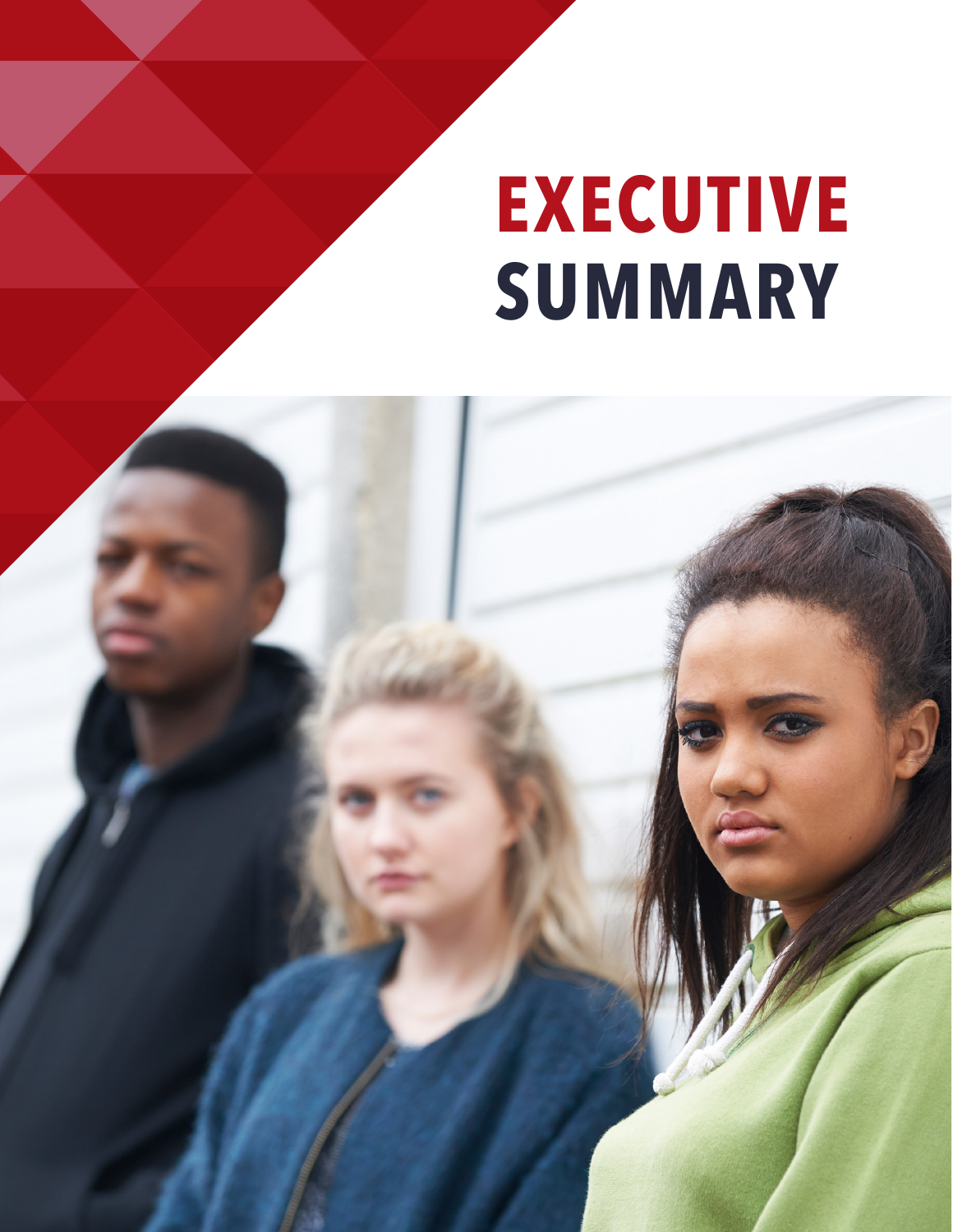Over three years ago, the JuST Response Council began to discuss an emerging issue that was challenging the field: sex trafficking victim-offender intersectionality (hereafter ST-VOI) – the phenomenon of sex trafficking victims facing sex trafficking charges. The response to this issue has varied greatly among jurisdictions, influencing how and when sex trafficking survivors are treated as victims of a crime and when they are treated as equal offenders alongside their exploiter without recognition of their own victimization.

It has also been increasingly impacting human trafficking policy development. While there is a spectrum of possible responses to this complex issue, many cases involving ST-VOI have resulted in trafficking victims being charged with trafficking offenses. This approach reflects a narrow appreciation of the complex nature of ST-VOI, where past trafficking victimization is not considered or loses its relevance once a trafficking survivor has engaged in behavior that could fall under anti-trafficking statutes. The Council recognized the injustice inherent in this response; it is inconsistent with the actual dynamics of how trafficking occurs, the nature and extent of control exerted by sex traffickers, and the influence of trauma on the decision-making process and behavior of sex trafficking survivors. This demonstrated trend of charging sex trafficking victims as offenders without considering their underlying victimization as well as requests from the criminal justice system to provide guidance motivated the development of this resource. It is the Council's hope that this guide will support criminal justice stakeholders to improve their identification of ST-VOI and promote a more fair and just response once ST-VOI is identified.

## **PURPOSE, GOALS & PARAMETERS OF THIS FIELD GUIDANCE**

The purpose of this field guidance is to support a shift in the criminal justice response to ST-VOI. The goal is to move away from a narrow, retributive approach and toward a holistic approach. This field guidance encourages stakeholders to consider and apply a sex trafficking-informed lens to cases involving ST-VOI. To accomplish that goal, the resources and tools in this field guidance were developed with three primary objectives:

- **Improve identification of sex trafficking victim-offenders who have come into contact with the criminal justice system at any stage of the process 1**
- **Enhance understanding of victim-offenders' conduct through a sex trafficking- and trauma-informed lens 2**
- **Identify alternative responses to victim-offenders that take into account the impact of their own victimization on their potential involvement in sex trafficking conduct 3**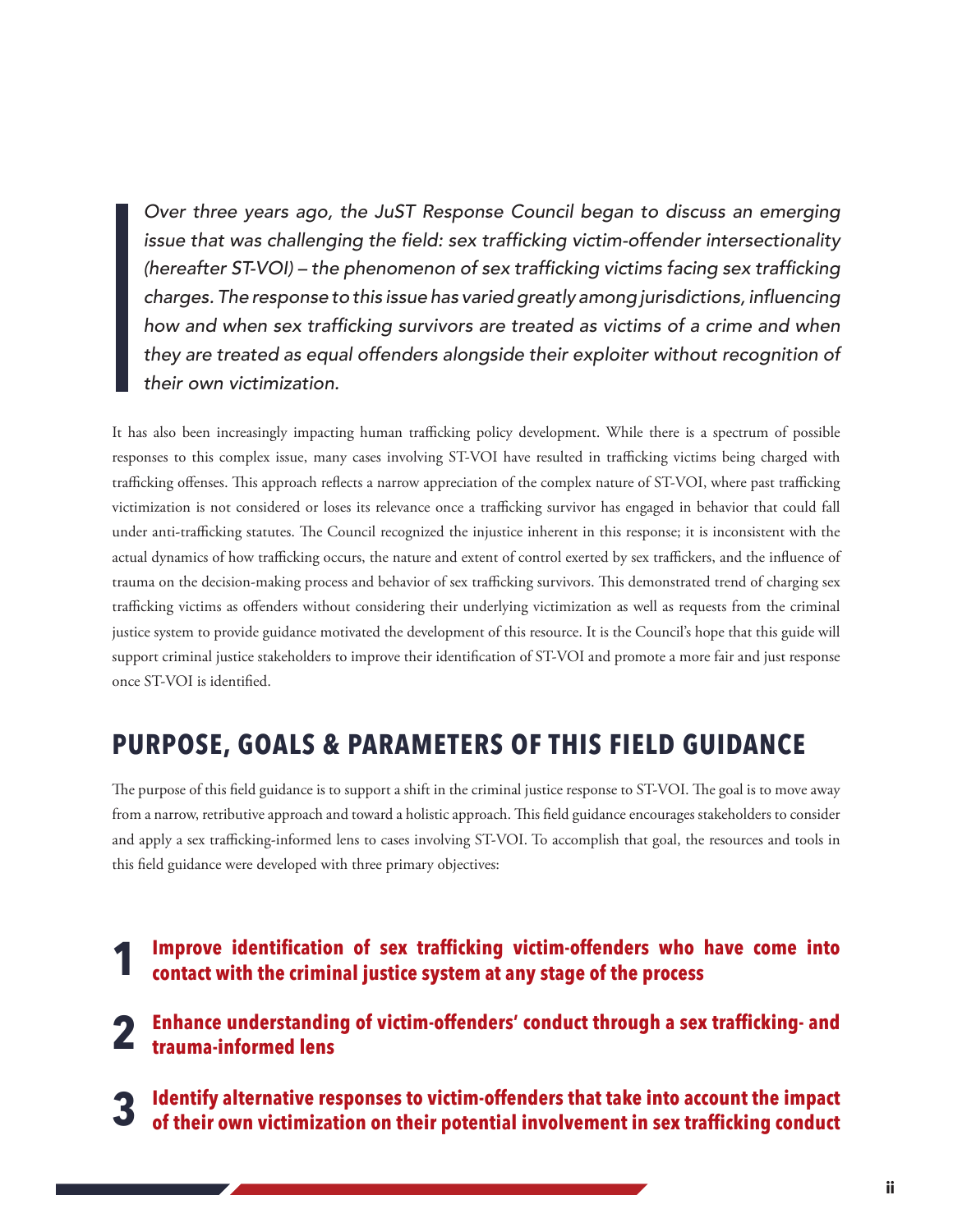With these objectives in mind, the following resources were developed for criminal justice stakeholders, which include anyone involved in the criminal justice process, ranging from law enforcement and prosecutors to judges to criminal defense attorneys to probation officers to victim-witness advocates:

#### A Criminal Justice Stakeholder Tool

This tool is meant to be a practical resource for anyone interacting with a sex trafficking victim-offender who intersects with, or is proceeding through, the criminal justice system. It is designed to help criminal justice stakeholders identify the multitude of factors that commonly arise in ST-VOI cases and provide guidance on how these factors can be appropriately taken into consideration as these cases proceed through the criminal justice system.

#### Case Studies

Six anonymized case studies are reviewed using the Criminal Justice Stakeholder Tool in order to demonstrate how application of the tool could potentially have shifted the response to cases with ST-VOI. The case studies are drawn from federal criminal cases involving an adult charged with sex trafficking under 18 U.S.C. § 1591. The court records in these cases contained information indicating that the defendant had experienced sex trafficking victimization. While all of the cases identified for purposes of the report involved female victim-offenders, this should not be interpreted as a finding that male and gender-nonconforming cases do not exist. Instead, this reflects the ongoing need to improve identification of male and gender-nonconforming sex trafficking victims and ensure the criminal justice process is informed and equipped to recognize and respond to sex trafficking victims regardless of their gender identity.

## Legal and Scholarly Resources Related to Victim-Offender Intersectionality

This collection of scholarship is a review of court opinions and scholarly articles that highlights some current literature on the phenomenon of ST-VOI. It also provides an analysis of related criminological theories that may be applicable in the ST-VOI context.

While this field guidance was designed for criminal justice stakeholders, it has relevance for anyone working with sex trafficking victim-offenders. Similarly, the resources provided in this field guidance may also have application to cases involving trafficking victims charged with other serious crimes that are not trafficking but are nevertheless related to trafficking victimization.

The JuST Response Council recognizes that service providers also face challenges as a result of ST-VOI; however, this field guidance focuses on informing criminal justice stakeholders for several reasons.

## **THE IMPORTANCE OF MOVING AWAY FROM THE TERM "BOTTOM"**

This field guidance report addresses the intersection of sex trafficking *victimization and criminalization of sex*  trafficking victims under sex trafficking laws without relying on derogatory *labels that are sometimes used to*  describe sex trafficking victims who have been charged with sex trafficking *offenses.* While the term "bottom," and similar iterations, are often used in this context, the term "bottom" has been created and perpetuated by the traffickers who exploit victim-offenders. Due to this genesis of the term, this report uses the term "victim-offender" or "victim-offender intersectionality," with the exception of the legal and scholarly resources section, which addresses how the term "bottom" has been defined by the courts.